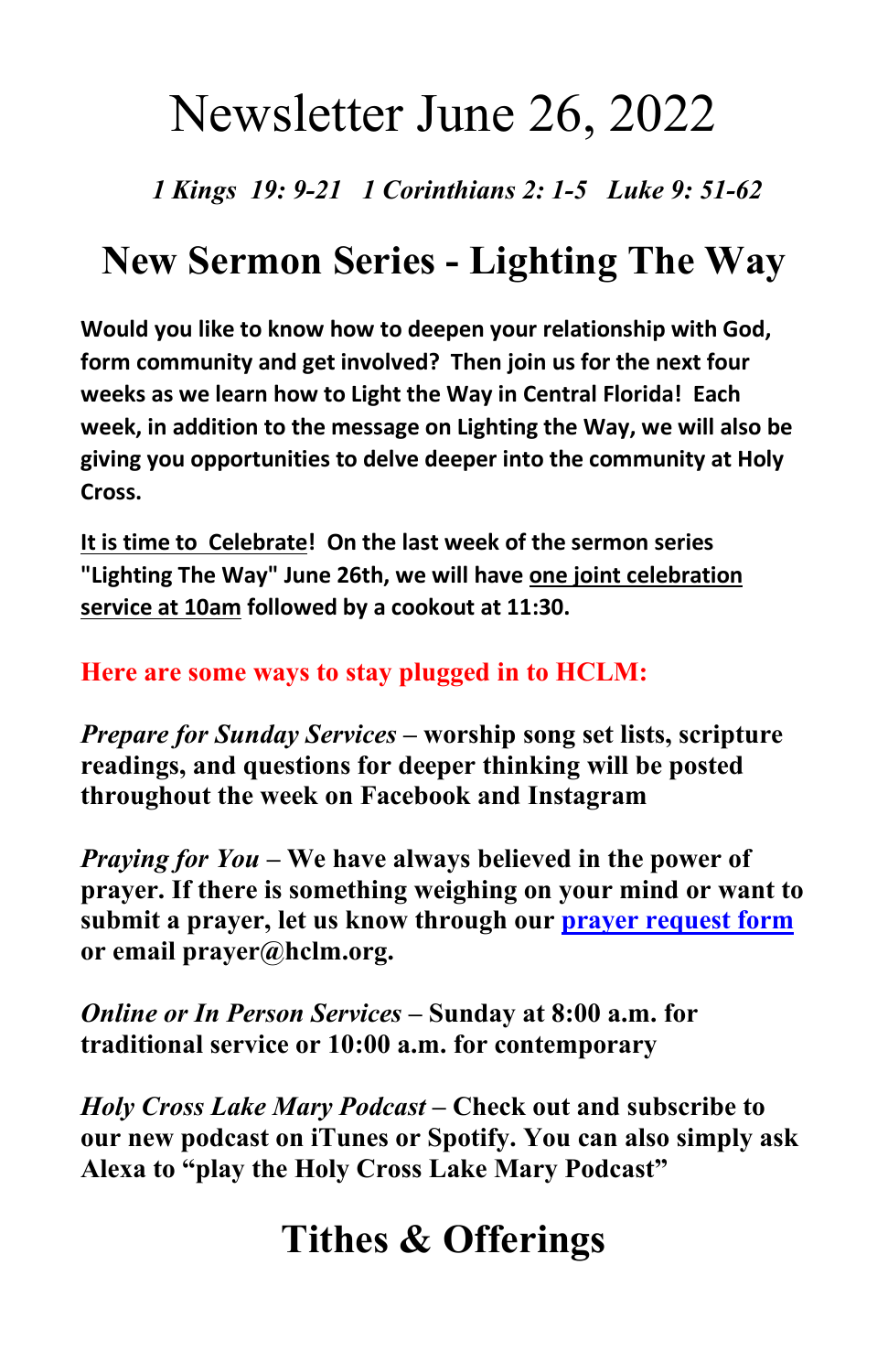**We give because we recognize that God has blessed us immensely and so we honor Him by giving back to Him out of our tithes and offerings. You can give online at [hclm.org/give](https://hclm.org/give) or mail to church address at 780 N Sun Drive, Lake Mary, FL 32746.**

### **Upcoming Events and Activities**

*Youth Mission Trip: July 17th – July 23rd: Is full!* **The youth group is going to Avery County,North Carolina and partnering with Habitat for Humanity. Don't forget to check out the new coffee shop to support the youth group!**

*The Amazing Adventure Hunt (Sanford):* **The Hays family is hosting 3 "Amazing Adventure Hunts" to raise money for the charter bus to North Carolina. The dates and times are June 25th at 10am and 6pm, and June 26th at 6pm. A very fun experience! For more information click on this link [amazingadventurehunts.com](https://amazingadventurehunts.com/) or email Renee Hays at [reneethechef@gmail.com](mailto:reneethechef@gmail.com)**

*LCMS National Youth Gathering -* **To register for Youth Gathering contact Heidi at [edsfamily@hotmail.com](mailto:edsfamily@hotmail.com) or register in the Mean Bean Coffee Shop. For more info click [here](https://lcmsgathering.com/)**

### **Youth & Children's Ministry**

*Kids Church!!! - Is taking a summer break and will return August 7th at 10 am.*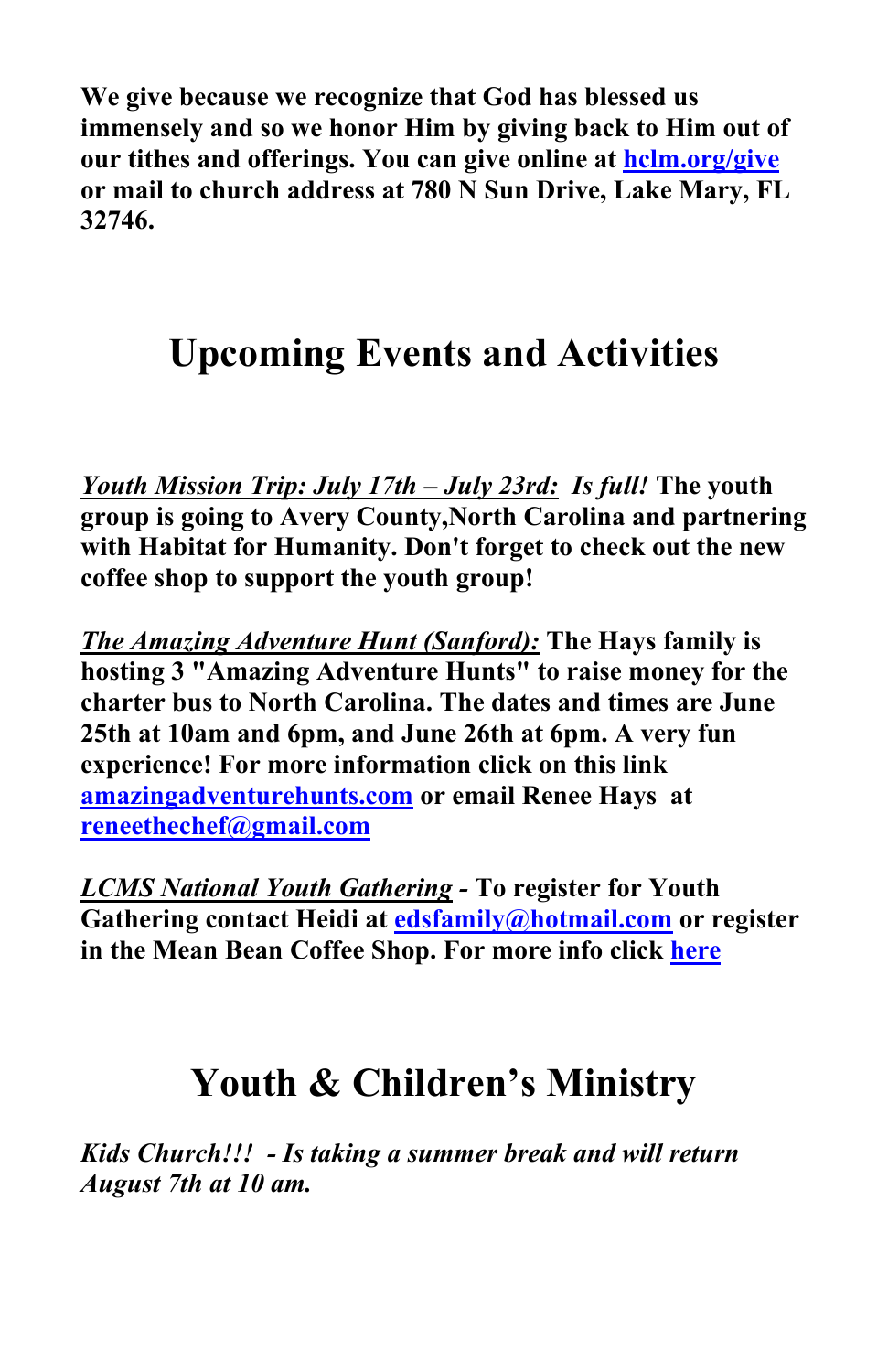**Kids K-5 Join Children's Director Emily at 10 am in the Children's Center!** *Great News,* **the kid's church is growing, and Emily could use your help when it returns on August 7th. Contact [ewright@thehcla.org](mailto:ewright@thehcla.org) if you can help.**

### *Youth Ministry*

**Join Youth Director Blake during the 9 am Education Hour at the Mean Bean Coffee Shop - will resume Sunday July 10th.**

*NEW TIME! Next Youth Group will be meeting on July 13th @ 1:30 - 3 pm in "The Mean Bean" coffee shop!*

*LCMS National Youth Gathering!* **– The LCMS (Lutheran Church Missouri Synod) is holding their National Youth Gathering in Houston Texas! This is a youth conference that our synod puts on in a different city every three years. For the first time in a long time, we will be sending a group to attend! This conference is for those currently in 8th grade to those in 12th grade. If this is something that you or your student(s) are interested in, please let Blake know! Thank you to all who supported their spring bake sales and service fundraisers! They successfully funded their registration, hotel and evening meals! To register for Youth Gathering contact Heidi at [edsfamily@hotmail.com](mailto:edsfamily@hotmail.com) or register in the Mean Bean Coffee Shop. For more info click [here](https://lcmsgathering.com/)** 

### **L-Team News and Calendar\***

### *Sunday*

**Adult Bible Study 9 a.m.**

**Student Ministry 10 a.m.**

**Sunday School 10 a.m. – upstairs in the Children's Center with Emily (On summer break, will return August 7th)**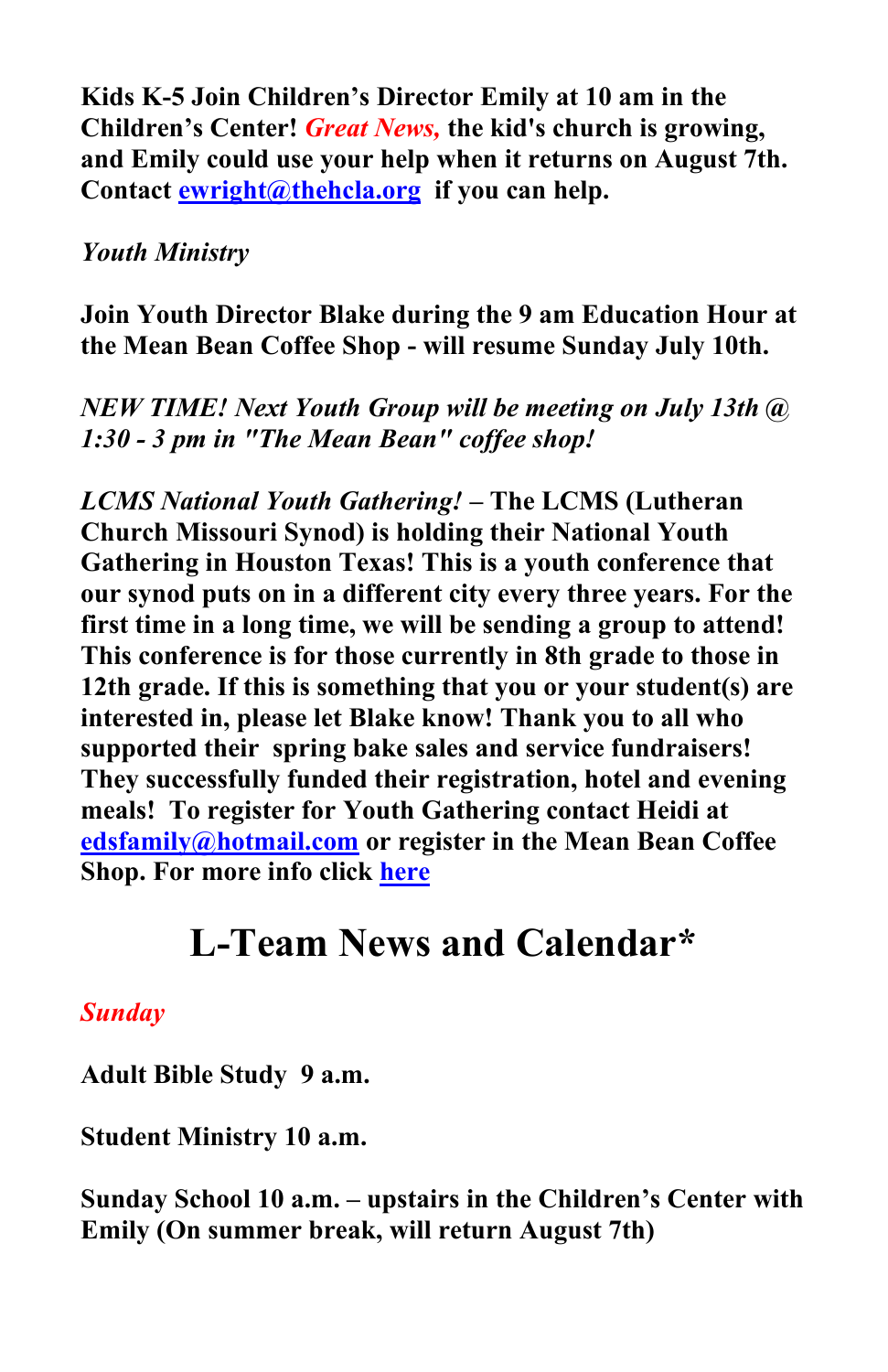### *Monday*

**Men's Bible Study 7 a.m. (Pastor Chris)**

**Men's Ministry 7:30 p.m.**

**Ladies Book Club (4th Monday only) 7 p.m.**

*Wednesday* 

**Wednesday Morning Bible Study 10:30 a.m.** 

**Worship Team Practice 6:45 p.m.**

### *Thursday*

**Ladies Bible Study by LWML will meet in the coffee shop on June 23rd at 6:30pm. For more information Sharon Shyrock (ssshyrock@yahoo.com).** 

### *Next Week & Beyond*

**\*If you are interested in starting an L-Team or your existing L-Team has resumed, please email lwallis@hclm.org or reach out to one of the pastors.** 

### **Volunteer Spotlight: The Dream Builders Team**

 **The Dream Builders wanted to give Holy Cross a big thank you for their support.**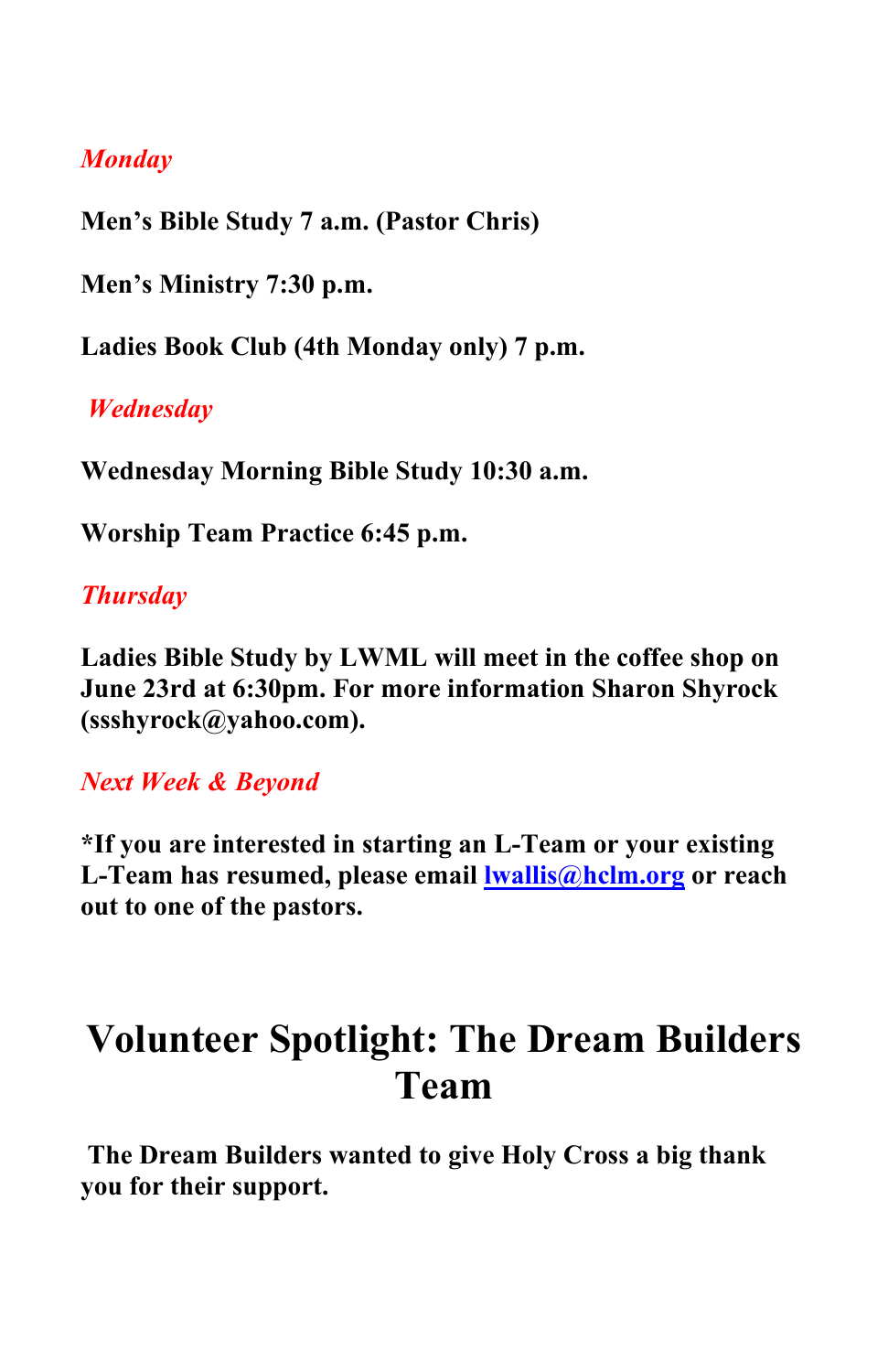**The Dream Builders team had such a great time this year fundraising and helping to build a house right here in Sanford! Fourteen women, some members at Holy Cross, worked together to raise over \$14,000! \$3,500 of that total came from Holy Cross Lake Mary. We are grateful to the church for their financial contribution and support of this charity. We are thankful to all the women who gave their time and used their skills to create and execute really great fundraisers including a poker tournament in Oviedo. During our two build days in April, we learned to use pneumatic nail guns and signed the house for the new homeowner who will hopefully move in this Summer. Women Build is an empowering project in so many ways. We felt like real partners in helping families create a home and stability during a challenging time. We hope you might consider joining us next year! Contact: Sara Russell, [sarahoyer@gmail.com o](mailto:sarahoyer@gmail.com)r call 773-710-6871**



**Holy Cross has always had a faithful group of servants helping during the 8 am and 10 am service. We need more! Please see Pastor Matt or email him at [mwallis@hclm.org](mailto:mwallis@hclm.org) if you can help with ushering or as a communion assistant.**

**There are some exciting things happening at youth group, and one of the most exciting things is that our youth group is growing! With growth, we are in need of small group adult leaders for both middle school and high school students. Being**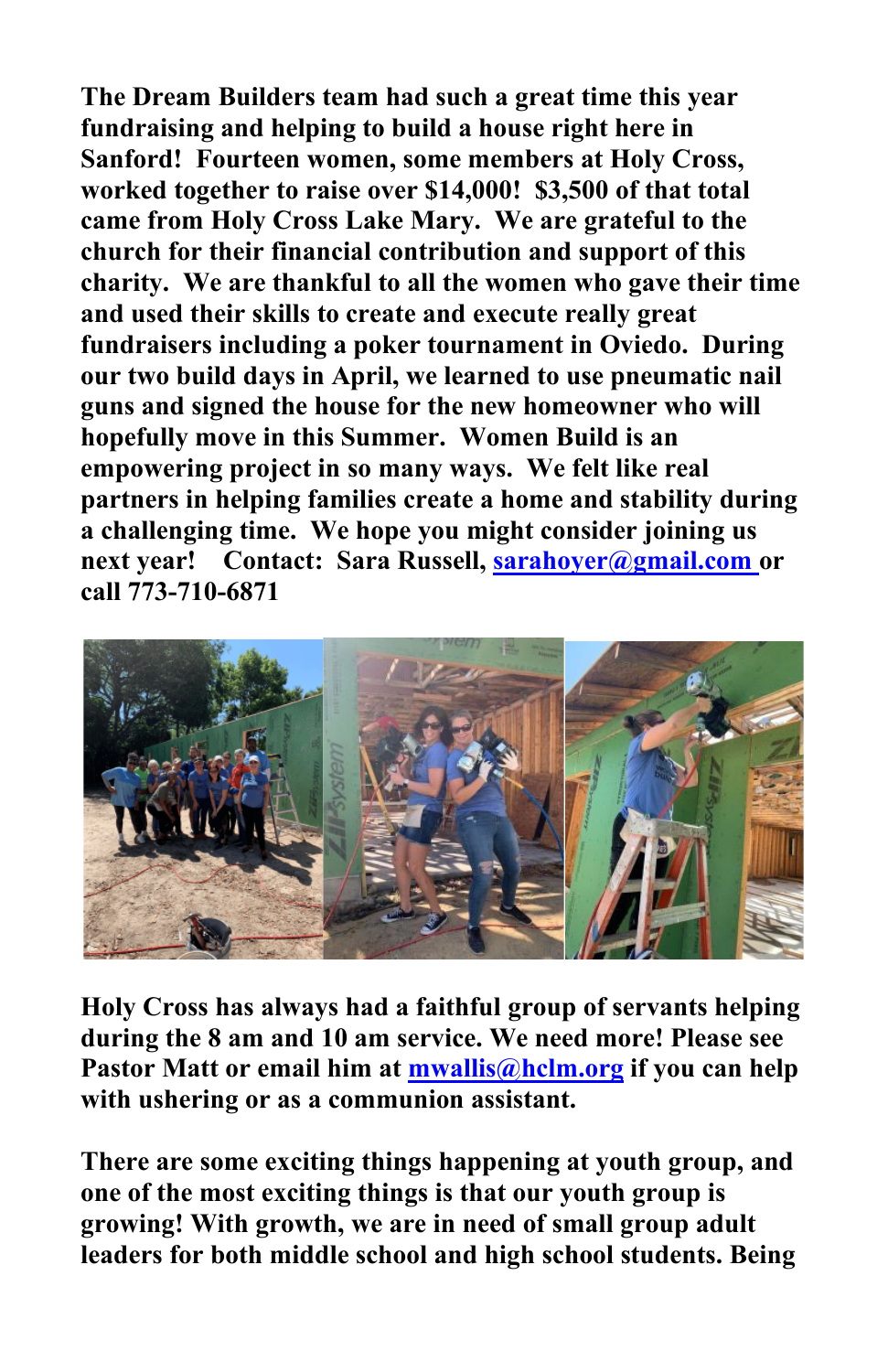**a small group leader is an incredible way to get involved in our church community as well as getting to know students who are the future of the Church! If you or somebody you know may be interested in being a part of what happens at Holy Cross on Wednesday nights, please let Blake know at [bwright@thehcla.org!](mailto:bwright@thehcla.org)**

### **Announcements & Updates**

*Save the Date: Family Game and Movie Night* **– Emily will be hosting a family night in the community center on Friday, July 15th (6pm -9pm). Bring some of your favorite games, cozy blanket or bean bag and have a fun time with your family and friends. Emily is supplying the popcorn! For more information contact [ewright@thehcla.org.](mailto:ewright@thehcla.org)** 

#### *Job openings at Holy Cross Lutheran Academy*

**Accepting resumes for the 2022-2023 School Year for the following positions: Secondary Math Teacher, Elementary Teacher, Secondary Language Arts Teacher, Part-Time Secondary Spanish Teacher, and Substitute Teachers. (Holy Cross Lutheran Academy offers employment opportunities to qualified individuals who desire to serve Christ as well as the students, families, and staff of HCLA.) For more information go to<https://thehcla.org/careers/>**

### *Metal Collection Notes:*

**Aluminum cans and any other non-serviceable metals can be recycled. Two collection points are available: the blue box in the courtyard and the other is behind the dumpster inside the enclosure. All aluminum cans and any metal objects no longer serviceable are gladly accepted.**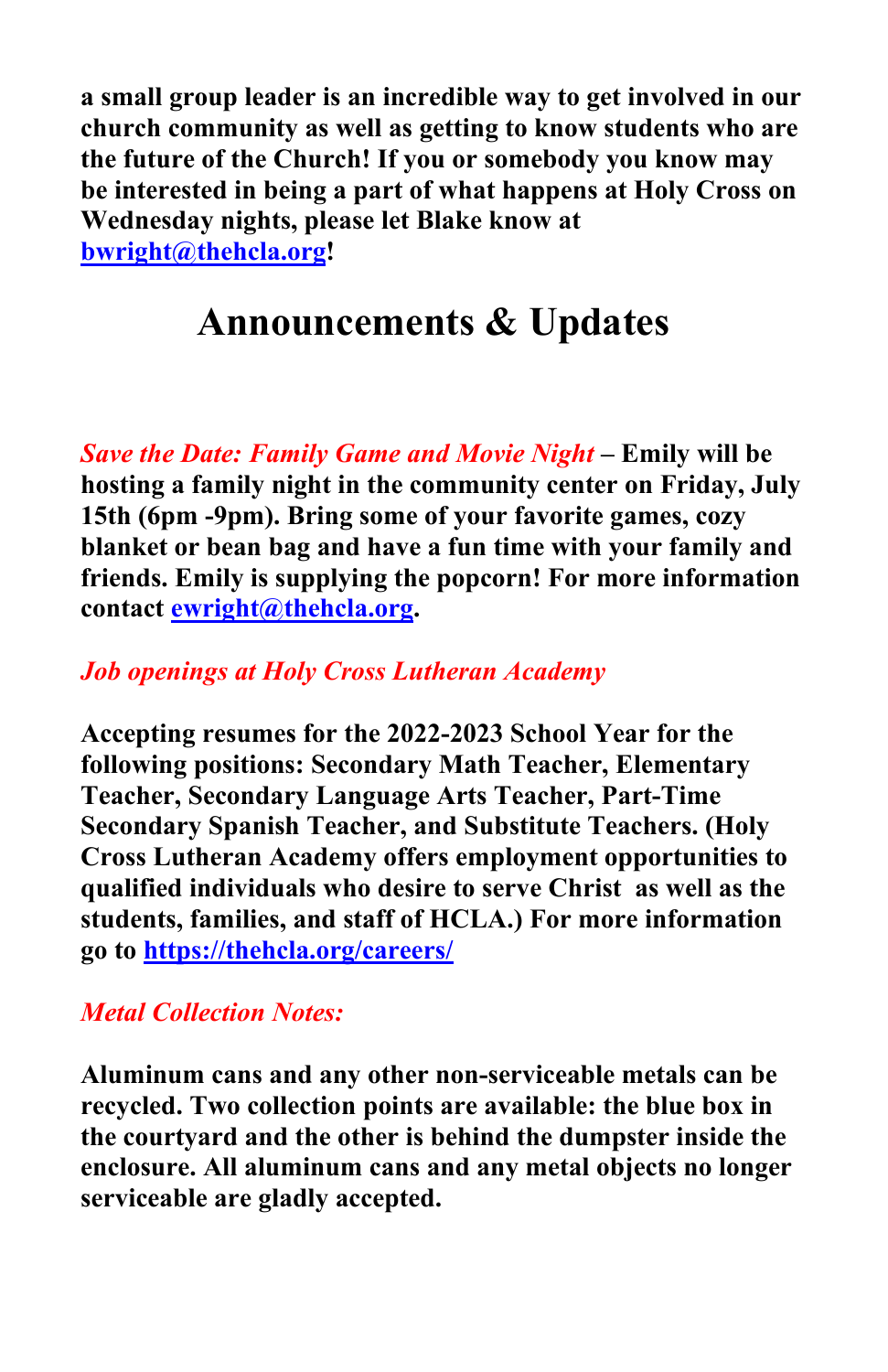**All donations are greatly appreciated for this worthy cause. Thank you! Contact Warren Jennison @321-377-8524 with any questions/comments about the ministry. All profits go to the youth.** 

### **Communion:**

**Communion is available in our in person services (1st and 3rd Sunday at 8am and 2nd & 4th Sunday at 10am). For those who are not able to get to a service or are not yet comfortable attending in person services, please contact the office or one of the pastors and we will be happy to make other arrangements.**

# **Prayers of the Church**

#### **Prayers of Thanksgiving**

*Youth Mission Trip* **- thank you to everyone who helped support the mission trip. Registration is full. Thankful for all our youth that are willing to help others.**

#### **Prayers of Healing**

*Jose Alfonso –* **going in for open heart surgery on July 1st at 9am. Please pray for a successful surgery and quick recovery.**

#### **Prayers of Comfort**

*Lee Kellerman –* **Passed away on June 22nd. At Lee Kellerman's request and the families, no memorial service. Prayers of comfort for all his family and friends.**

*\*Pray for all those suffering from coronavirus* 

### **General Prayers**

**We pray today for our nation and our world. We ask that God would be with all of our leaders and elected officials; we pray that He would bring peace to the world, an end to**